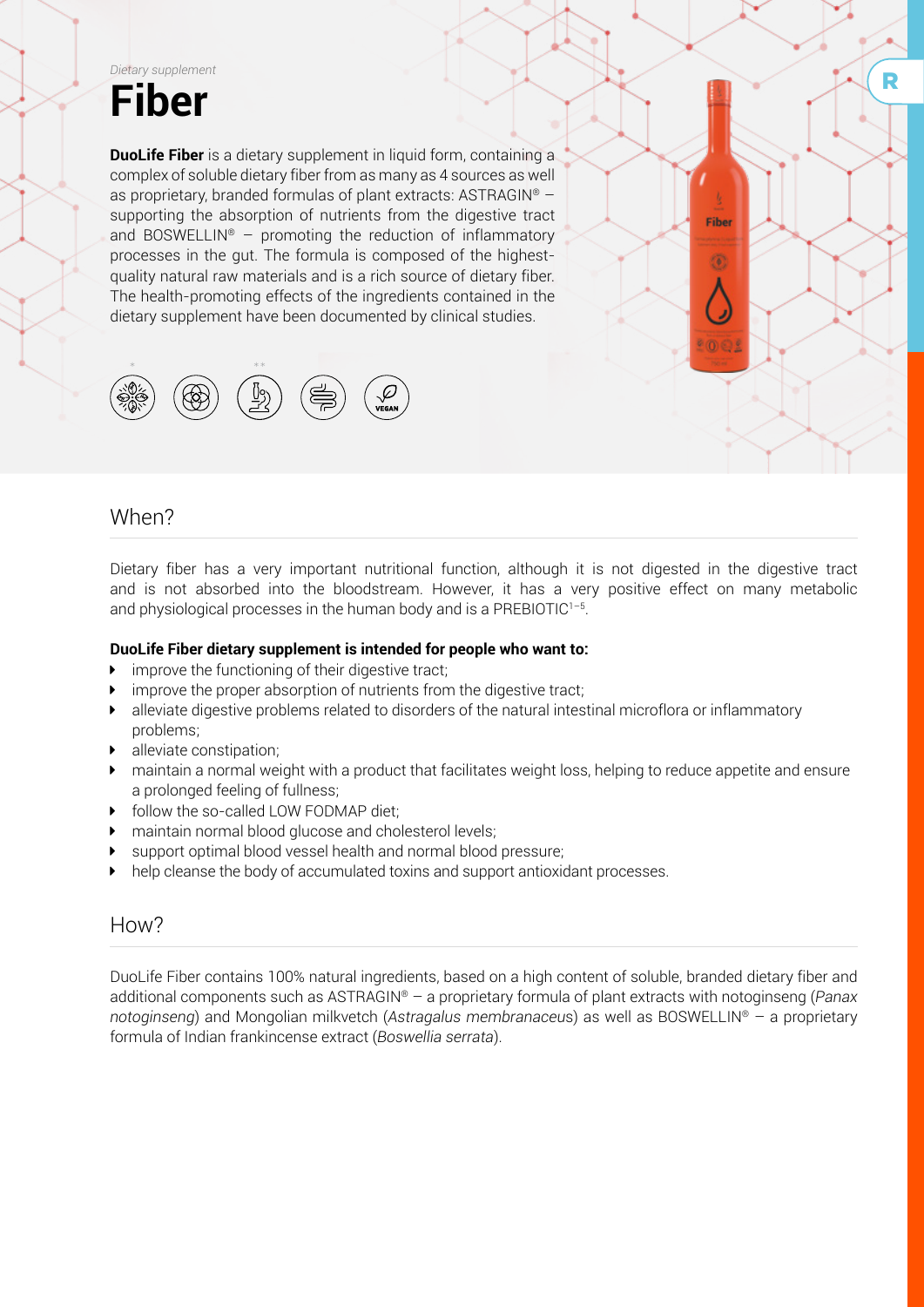#### **DuoLife Fiber – directions for use:**

**Adults over the age of 18:** 50 ml a day with a meal. It is recommended to drink an additional glass of water or another beverage. Do not exceed the recommended maximum daily serving.

The product should always be taken with the proper amount of fluids, as insufficient fluid intake may cause constipation.

Leave **a gap between taking medications and taking a serving of fiber,** as fiber-rich food may reduce the absorption of medications from the gastrointestinal tract.

**It is recommended to use medications 1 hr before or at least 2 hrs after consuming fiber.**

**Ingredients:** apple juice, apple puree, lemon juice from concentrate, SUNFIBER<sup>®\*</sup> – proprietary formula of soluble fiber made from Indian guar beans (*Cyamopsis tetragonolobus*) (galactomannan fiber), FIBREGUM™\*\* – proprietary formula of soluble acacia fiber, yuzu fruit juice (*Citrus junos*), citrus pectin, BOSWELLIN®\*\*\* – proprietary formula of Indian frankincense extract (*Boswellia serrata*) 10:1 standardized for 30% boswellic acid content, konjac root extract (*Amorphophallus konjac*) standardized for 95% glucomannan content, ASTRAGIN® – proprietary formula of notoginseng extract (*Panax notoginseng*) and Mongolian milkvetch (*Astragalus membranaceus*).

*\* SUNFIBER® is a registered trademark of Taiyo Kagaku Co., Ltd.*

- *\*\* FIBREGUM™ is a trademark of Nexira.*
- *\*\*\* BOSWELLIN® is a trademark of Sabinsa Europe GmbH.*

| Ingredient contents in a daily serving of the product | 50 ml              |
|-------------------------------------------------------|--------------------|
| SUNFIBER <sup>®*</sup>                                | 3.6 <sub>g</sub>   |
| FIBREGUM™**                                           | 1 <sub>g</sub>     |
| Citrus pectin                                         | 150 mg             |
| BOSWELLIN <sup>®***</sup>                             | 100 mg             |
| Konjac root extract                                   | 50 mg              |
| <b>ASTRAGIN®</b>                                      | $35 \,\mathrm{mg}$ |
| <b>Total content of dietary fiber</b>                 | 4.3 <sub>g</sub>   |

### Two DuoLife products containing fiber are available: DuoLife Fiber and DuoLife Fiber Powder – what is the difference between them?

**DuoLife Fiber** supports the proper functioning of the digestive tract and the absorption of other nutrients from the diet. It also helps to fight inflammation in the gut. It is prepared in liquid form for immediate consumption.

**DuoLife Fiber Powder** supports the optimal functioning of the digestive tract, immune and nervous system. It is based on ingredients with significant prebiotic effects. It can be added to liquids or meals. It facilitates a LOW FODMAP diet.

## The herbal extract contained in the formula has a **ratio of 10:1 next to its name. This is the so-called DER – what does it mean?**

The DER (*drug extract ratio*) specifies the number of milligrams of the plant material used to obtain one milligram of the extract.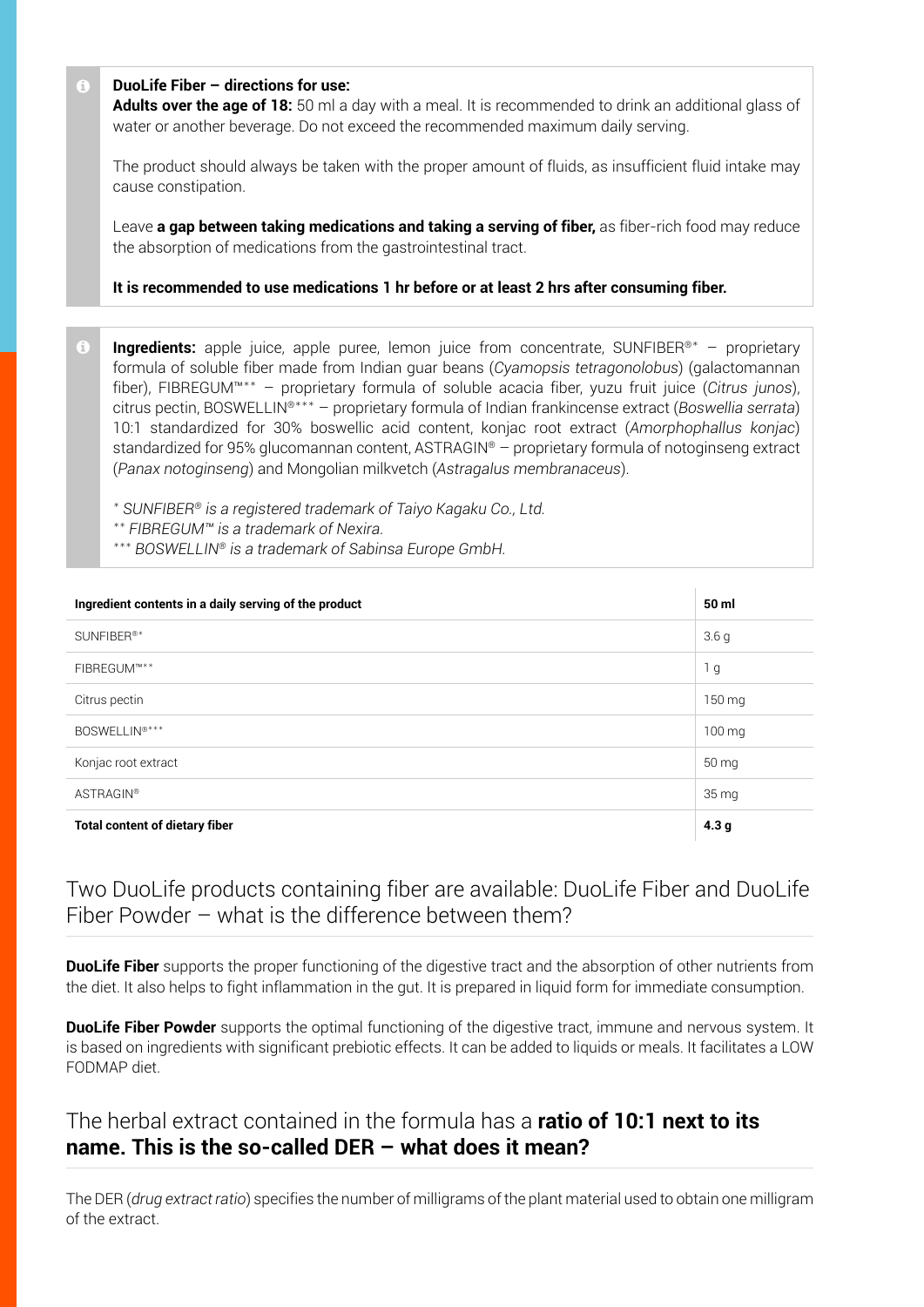According to the World Health Organization (WHO), the recommended daily intake of dietary fiber for adults should be 20–40 g<sup>6</sup>. The Food and Nutrition Institute in Poland suggests that adults should consume 30-35 g of fiber per day. Another daily intake recommendation is the consumption of 14 g of fiber per 1000 kcal per day<sup>1</sup>. Meanwhile, the average daily fiber consumption in Poland in 2016 was only 15.4 g per person $^7$ .

Scientific observations show that societies which consume more dietary fiber (up to 30–40 g/d) have a lower rate of digestive, circulatory and immune problems along with related health problems<sup>1,7</sup>.

# DuoLife Fiber is a rich source of soluble dietary fiber. What is the difference between soluble and insoluble fiber?

There are two groups of dietary fiber: soluble and insoluble, with slightly different physiological functions<sup>1</sup> . Soluble fiber consists mainly of pectins, gums, plant mucilages, some hemicelluloses, beta-glucans and other water-soluble compounds.

#### **Soluble fiber:**

- $\triangleright$  swells in the gut when exposed to water and increases the density of the chyme;
- $\triangleright$  prolongs intestinal transit time;
- $\blacktriangleright$  is a nutrient for beneficial gut bacteria, stimulating the development of the bacterial microflora of the large intestine (prebiotic effect);
- $\blacktriangleright$  increases the feeling of fullness, helping to maintain a healthy weight and promoting weight loss;
- $\blacktriangleright$  helps to maintain normal levels of cholesterol and triglycerides in the blood, supporting blood vessel function and optimal blood pressure; The effect of promoting the optimal functioning of the circulatory system is mainly shown by the soluble fiber group;
- $\blacktriangleright$  assists in delaying the process of glucose absorption in the small intestine and reducing insulin secretion, which helps to normalize blood sugar levels;
- $\blacktriangleright$  loosens the stool, which helps to prevent constipation;
- promotes the absorption of minerals from the gut;
- $\blacktriangleright$  has a positive effect on the body's immunity.

**Insoluble fiber** mainly consists of cellulose and lignins. Its primary function is to support peristalsis of the digestive tract and increase stool mass.

# What is the LOW FODMAP diet? Why do the ingredients of DuoLife Fiber support the LOW FODMAP diet?

It is a diet with a beneficial low content of poorly absorbed and quickly fermenting short-chain carbohydrates with high osmotic pressure (such as lactose, fructose and polyols). As a result, it helps to maintain optimal digestive tract health, contributing to the minimization of ailments such as flatulence, bloating and intestinal discomfort, especially in people with irritable bowel syndrome or lactose intolerance.

The fiber-based formulas contained in the product, particularly SUNFIBER®, support the LOW FODMAP diet because they are **slowly fermented** and gentle on the gut. The products of fiber fermentation are slowly released over time, so using SUNFIBER® helps to minimize the flatulence and bloating associated with intestinal fermentation that is too fast (*Figure 1*).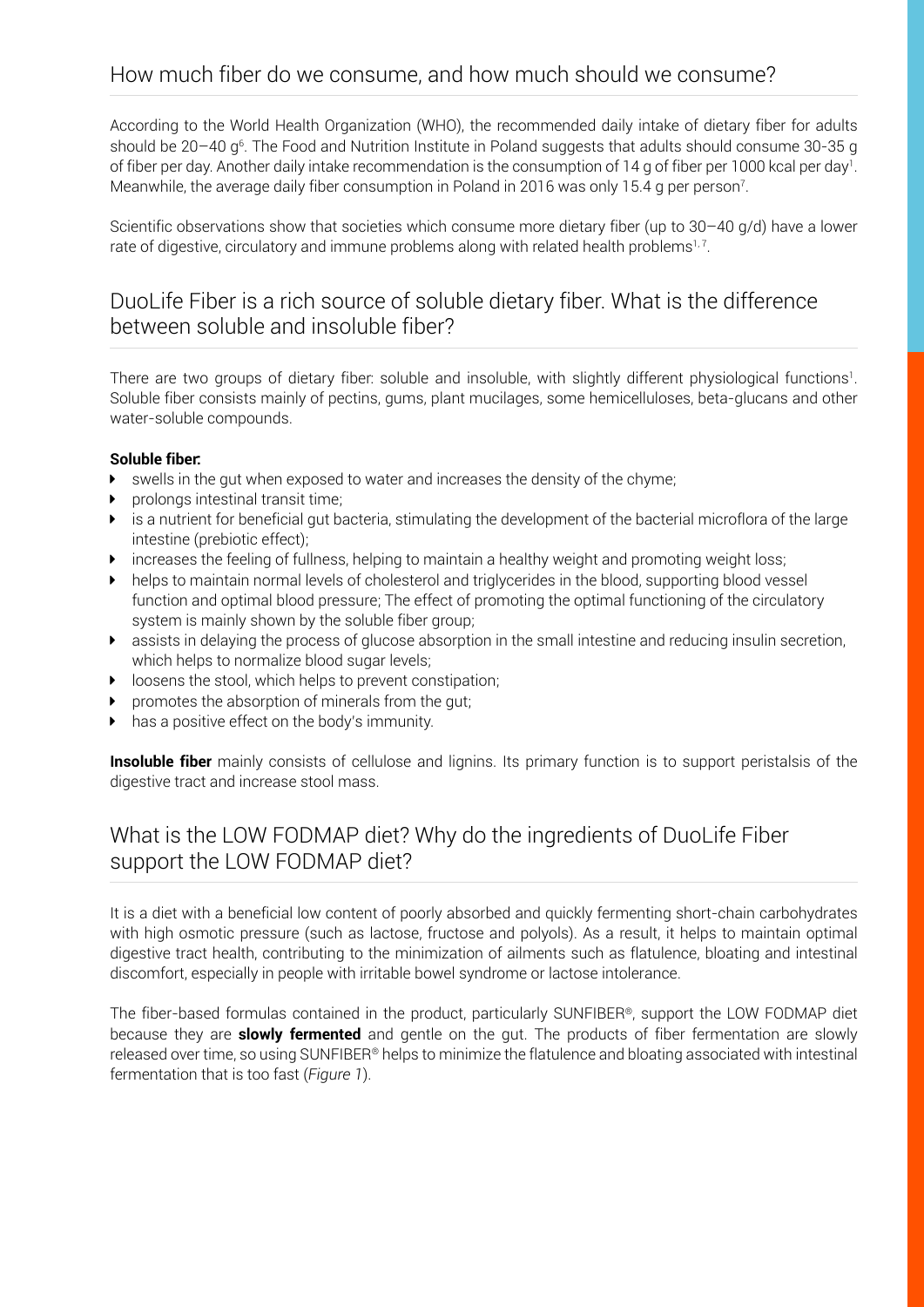

*Time*

*Figure 1:* SUNFIBER® as a beneficial fiber in the LOW FODMAP diet.

### The proprietary formulas BOSWELLIN®\*\*\* and ASTRAGIN® support the functioning of the gut and the beneficial properties of the fibers SUNFIBER®\* and FIBREGUM™\*\*.

The fiber contained in **SUNFIBER®** and **FIBREGUM™** promotes optimal functioning of the digestive tract, supports intestinal peristalsis, regulates the bowel movements, and helps to prevent flatulence, bloating and chronic constipation8 . It supports the multiplication of beneficial gut bacteria *Bifidobacterium* and *Lactobacillus* and the production of short-chain fatty acids in the large intestine (so-called postbiotics)<sup>9</sup> .

**SUNFIBER®** is an organic, partially hydrolysed gum made from Indian guar beans, based on galactomannan. **However, it is not identical to the widely used quar gum.** In contrast to "classic" guar gum, it has a lower molecular weight (20–50 kDa versus 300–8000 kDa for unhydrolyzed gum); therefore, it is characterized by a much lower viscosity (2000 times lower), which facilitates the preparation of a formula that is easy to consume and safe even in large servings. Moreover, unlike guar gum, it is obtained using a gentle enzymatic hydrolysis process at a low temperature (37°C) from only the endosperm of the seeds. SUNFIBER® **has clinically and preclinically documented beneficial PREBIOTIC health-promoting effects;** it is characterized by **total slow fermentation and is gentle on the gut.**

**FIBREGUM™** is a proprietary formula of soluble **acacia fiber, obtained from acacias growing in Africa.**

**Boswellic acids** from the proprietary formula of Indian frankincense extract (*Boswellia serrat*a) – **BOSWELLIN®** – help to fight inflammation in the bowel, helping to alleviate the symptoms associated with inflammatory bowel ailments10, 11.

**ASTRAGIN®** is a patented formula (Patent US8197860 B2, Patents pending US 13/444765, US 13/444770, US 12/424193 US 12/345218) **with biological effects documented by 16** *in-vitro* **studies and 8** *in-vivo*  **studies**12–14. **According to the results of these studies,** the synergistic formula:

- Ý **promotes the absorption of peptides, amino acids, fatty acids, vitamins and phytonutrients from the gastrointestinal tract;** therefore, it is beneficial to take DuoLife Fiber with a meal and other DuoLife dietary supplements, as well as with shakes from the Shape Code® range;
- $\blacktriangleright$  supports the regeneration of damaged intestinal epithelium;
- $\blacktriangleright$  helps to fight inflammation in the gut;
- $\blacktriangleright$  assists the function and multiplication of gut microflora;
- $\blacktriangleright$  supports the immune functions of the intestinal epithelium.

#### **The glucomannans from the konjac root extract and citrus pectins are also included in the soluble fiber group and demonstrate valuable health-promoting properties.**

**The glucomannans** contained in the product have been obtained from the root of the *Amorphophallus konjac*<sup>15</sup> (known as konjac) and demonstrate all the health-promoting properties characteristic of soluble dietary fiber. Glucomannans bind water in the digestive system, promoting a prolonged feeling of fullness, making them especially useful for weight control and weight loss<sup>16, 17</sup>.